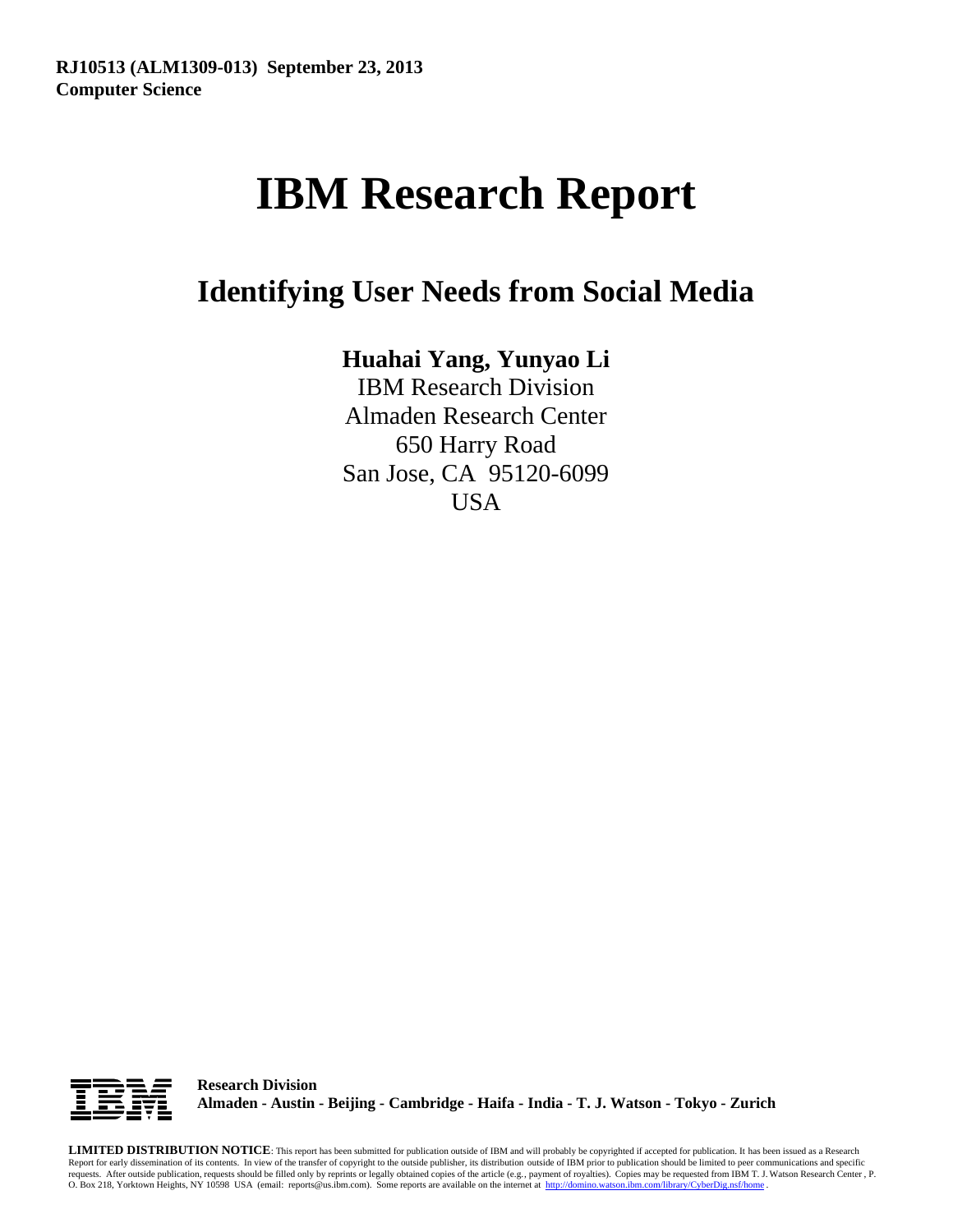### **Identifying User Needs from Social Media**

Huahai Yang IBM Research - Almaden 650 Harry Rd. San Jose, CA 95120 hyang@us.ibm.com

#### **ABSTRACT**

With the rise of social media, writings by ordinary people are becoming increasingly available for linguistic analysis. Such analyses offer great opportunities to identify individual users' needs from user-generated content, so that better tailored products or services can be recommended. Literature suggests that several types of human needs are universal and directly influence consumer purchase behavior. In this paper, we investigate the use of social media to identify such fundamental needs for individuals. We developed psychometric measures of universal needs through a crowd-sourced study. We also built several models to predict people's needs based on their writings. We conducted a detailed analysis of the models and showed that our models can effectively identify users' needs based on their social media data. Our results also confirm that some inferred needs correlate well with the actual product purchases and suggest a great potential for our models to significantly increase effectiveness of product recommendations.

#### **Author Keywords**

Needs; social media; psychometrics; natural language processing.

#### **ACM Classification Keywords**

H.5.m. Information Interfaces and Presentation (e.g. HCI): Miscellaneous

#### **INTRODUCTION**

The rise of social media, as exemplified by Facebook and Twitter, has led to an abundance of user-generated content on the Web. The permeation of social media technology into people's daily lives has created unprecedented opportunities for researchers to link linguistic data with all aspects of human behaviors in order to better understand people. Many aspects of human behaviors have been explored using social media data, such as detecting and monitoring disaster responses [\[37\]](#page-10-0), forecasting movie success [\[4\]](#page-9-0) and characterizing debate performance [\[14\]](#page-9-1), among others.

One important aspect of human behavior yet to be investigated in the context of social media is people's needs[\[15,](#page-9-2) [23\]](#page-9-3). One great potential for research on needs is to help

Yunyao Li IBM Research - Almaden 650 Harry Rd. San Jose, CA 95120 yunyaoli@us.ibm.com

product/service providers, such as businesses, government, or non-profit institutions, to better understand their customers and thus improve their offerings to the general public. For example, such research may enhance the quality of direct marketing, which targets selected population with tailored messages [\[6\]](#page-9-4). Instead of marketing indiscriminately to the masses, personalized information about selected products or services could be promoted to people in need of them. Such targeted marketing is not only likely to increase the success rate of marketing campaigns but also reduce annoyance and discomfort on the part of the consumers. In fact, since needs fulfilment is known to be associated with enhanced wellbeing [\[42\]](#page-10-1), the research effort of inferring needs from social media could positively contribute to improving people's quality of life.

The goal of this work is to build predictive models that can automatically infer people's fundamental needs from usergenerated content. Our contributions towards this goal are summarized as follows: (1) We developed psychometric measures of universal needs via crowd-sourcing; (2) We collected people's writings about their needs from the study and used the data to train several models to identify people's needs scores from their writings; (3) We conducted a detailed analysis of the models in simulated direct marking scenarios. The results show that our models can effectively identify some fundamental needs from social media. The results also confirm that some of the inferred needs correlate very well with actual product purchases. Implications and future work are discussed at the end of the paper.

#### **RELATED WORK**

This work draws from the research areas of psychology, psychometrics, marketing, and natural language processing.

#### **Universal Needs and Consumer Behavior**

First, we clarify that the kind of needs we study is not merely of the "I want an iPad" type. Such specific desires for concrete things are contextual manifestation of deeper needs, which Maslow postulates as a hierarchy of fundamental and universal needs  $[25, 26]$  $[25, 26]$  $[25, 26]$ ,<sup>[1](#page-1-0)</sup>. He suggests that human behaviors are motivated by expression and fulfilment of these deeply held needs, which people may not be entirely consciously aware of. The hierarchical and ordering properties of these needs have been found to be weak [\[45\]](#page-10-2). However, the existence of universal needs has been recently reaffirmed and is found to be connected with people's subjective wellbeing [\[35,](#page-9-7) [36,](#page-9-8) [42\]](#page-10-1). We also observe that the current explosion

<span id="page-1-0"></span><sup>1</sup>Namely, *physiological*, *safety*, *love/belonging*, *esteem*, *cognition*, *aesthetics*, and *self-actualisation*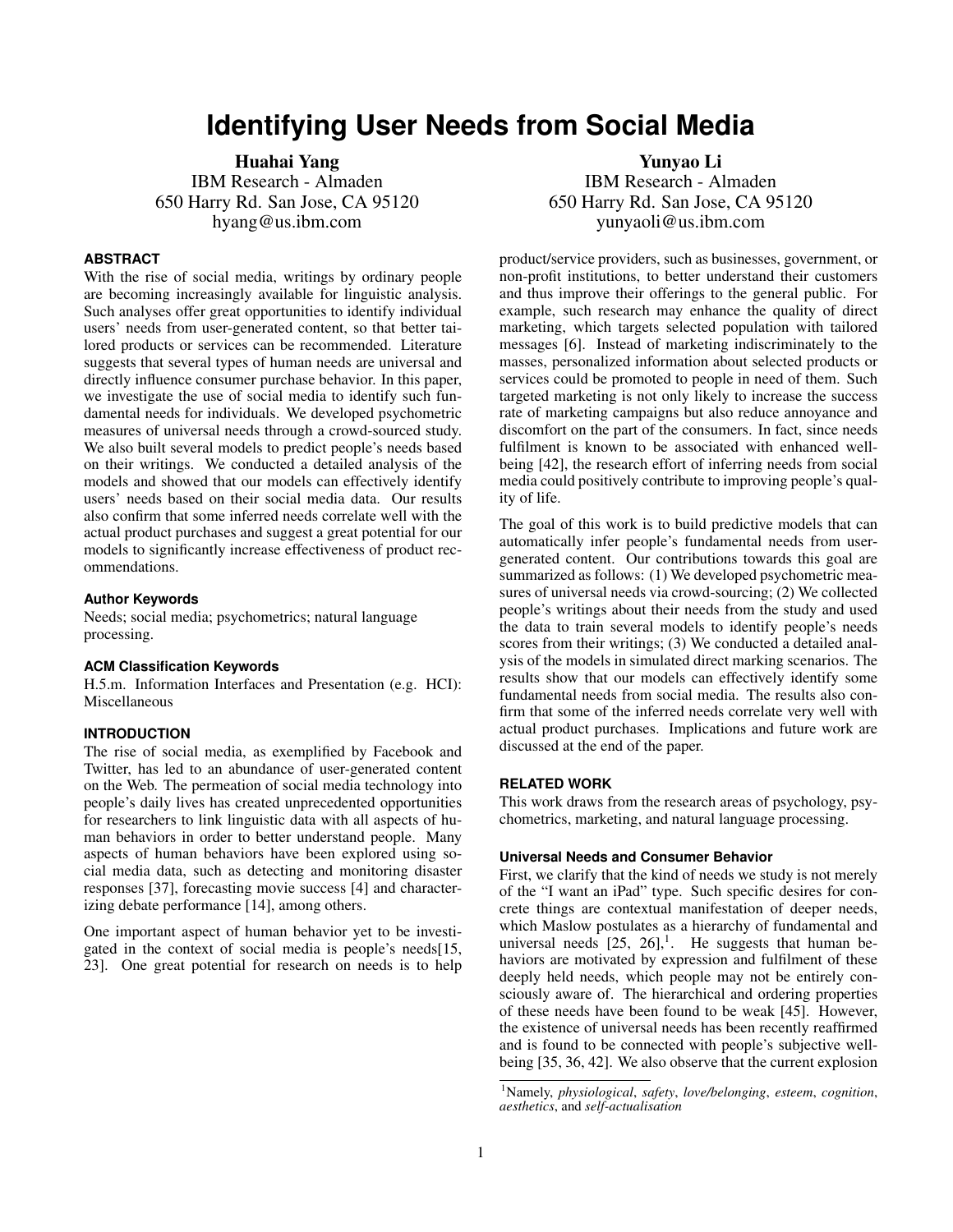of social media data may help solve what Maslow lamented as a "very serious lack of sound data" [\[25\]](#page-9-5) problem in the research on fundamental needs. Our work could be considered as such an effort.

To help establish external validity of our research on human needs, we need to pick an application area that fundamental needs have obvious and strong influence. In this paper, we chose to work with the area of marketing research. One reason is that universal needs are already explicitly invoked to explain consumer behaviors such as brand association and customer satisfaction [\[15,](#page-9-2) [23\]](#page-9-3). Though similar to Maslow's theory, the classification of needs in the marketing context may use different labels and have different number of categories. These categories often originate from consumer surveys, where consumers rate or compare products on various attributes. Dimension-reduction statistical methods, such as multidimensional scaling, multiple discriminant analysis, or principle component analysis, are then used to produce diagrammatic representation of consumer perceptions— so called *perceptual maps* [\[20,](#page-9-9) [22\]](#page-9-10). Ford [\[15\]](#page-9-2) observes that these perceptual maps often align well with systems of universal needs. However, perhaps due to Maslow theory's being outof-fashion for many years [\[42\]](#page-10-1), unlike other personal traits such as personality [\[19\]](#page-9-11) or values [\[39\]](#page-10-3), standard psychometric scales have not been developed to directly measure people's fundamental needs. Our work fills the void.

#### **Building Predictive Models from User-Generated Content**

The prevalence of social media content leads to increasing interests in building predictive models for a wide range of topics through linguistic analysis over social media. One important direction is personal profile prediction based on usergenerated content. Much work in this direction build on top of the existing research on sociolinguistics and focus on automatically identifying latent demographic features of online users, including gender, age, education, religions, and political orientation, among others [\[2,](#page-9-12) [7,](#page-9-13) [28,](#page-9-14) [34,](#page-9-15) [38\]](#page-10-4). Another line of related work in this direction seeks to reveal the personality traits of online users through their use of social media [\[17,](#page-9-16) [18,](#page-9-17) [33\]](#page-9-18). It has been shown that personal traits can be predicted with relatively high accuracy by analyzing public data that people share online.

As mentioned earlier in the introduction, another widely explored research direction is building predictive models for human behaviors. Work in this direction include building models to detect and monitor disaster responses [\[37\]](#page-10-0), forecast movie success [\[4\]](#page-9-0) and election results [\[40,](#page-10-5) [43\]](#page-10-6), characterize debate performance [\[14\]](#page-9-1), and predict depression [\[11\]](#page-9-19), among others. One human behavior of particular interest to our work is purchase behavior. Zhang et al. [\[47\]](#page-10-7) built predictive models on purchase behavior using users' Facebook profile information. Site visitors' activities on the e-commerce site is used to predict buying propensity [\[41\]](#page-10-8), so is the usability of the site itself [\[44\]](#page-10-9).

While related, our work fundamentally differs from previous approaches: (1) we built our predictive models for user needs (which in turn map to certain purchase behavior) solely based on user-generated content; (2) the purchase behavior under consideration is not limited to one specific e-commerce site, but all of the user's consuming venues, in so far as these purchases are revealed on social media; and (3) the predicted purchase is not limited to the product categories that the model has been trained on (e.g. either cars, electronics, or fashion), but runs cross many product categories relevant to one need (i.e. someone may buy luxury goods from a diverse set of product categories to fulfil the same need for ideal).

#### **TRAINING DATA COLLECTION**

To achieve the goal of predicting people's fundamental needs from social media, a significant amount of training data with ground truth is necessary. The ideal method of data collection would be to ask a large number of social media users to take a standard psychometric test of fundamental needs. Unfortunately, this method is not feasible in our case. The first obstacle is the aforementioned lack of standard psychometric measure for fundamental needs. We attack this problem heads-on by developing our own psychometric measures based on existing literature. Secondly, making unsolicited requests to strangers is against the terms of services of most of the social media sites. Finally, people are increasingly concerned about privacy issues on the Internet. Therefore, we have made respecting users' privacy the highest priority. Personal identifiable information are not collected anywhere in our research process.

#### **Develop Psychometric Measure of Needs**

In Maslow tradition, basic needs are considered innate. However, the expression and fulfilment of them are not constant in one's life. The hierarchy implies a priority among the needs. At a given point in time, some of a person's fundamental needs are more prominently featured, while other needs are "minimized" [\[25\]](#page-9-5). It therefore makes sense to have a notion of a person's *current* state of fundamental needs. The goal of psychometric measure of needs is to take a snapshot of the current state.

In order to develop such a psychometric scale of needs, we first need to decide among the existing systems of needs clas-sification[\[13\]](#page-9-20). Fortunately, newer classifications are not fundamentally different from Maslow's original proposal. For our purpose, we chose to use a marketing practice oriented classification [\[15\]](#page-9-2). This system is more finely delineated than other systems, containing the following 12 needs: structure, practicality, challenge, self-expression, excitement, curiosity, liberty, ideal, harmony, love, closeness and stability. More importantly, each need in this system is clearly associated with matching properties of the desirable products and services. Table [3](#page-6-0) shows some example associations spelled out by the book. As described later in this paper, these clear definitions help us to design experiments to examine the validity of the needs measures.

We followed the standard practice for psychometric scale development [\[3,](#page-9-21) [8\]](#page-9-22). For each needs type, we initially developed 10 question items based on the description. An example questions item for the *ideal* is "*I crave refinement in life.*" (see Appendix B for current question items for *ideal* and *closeness*). Survey respondents rated their agreement with the statement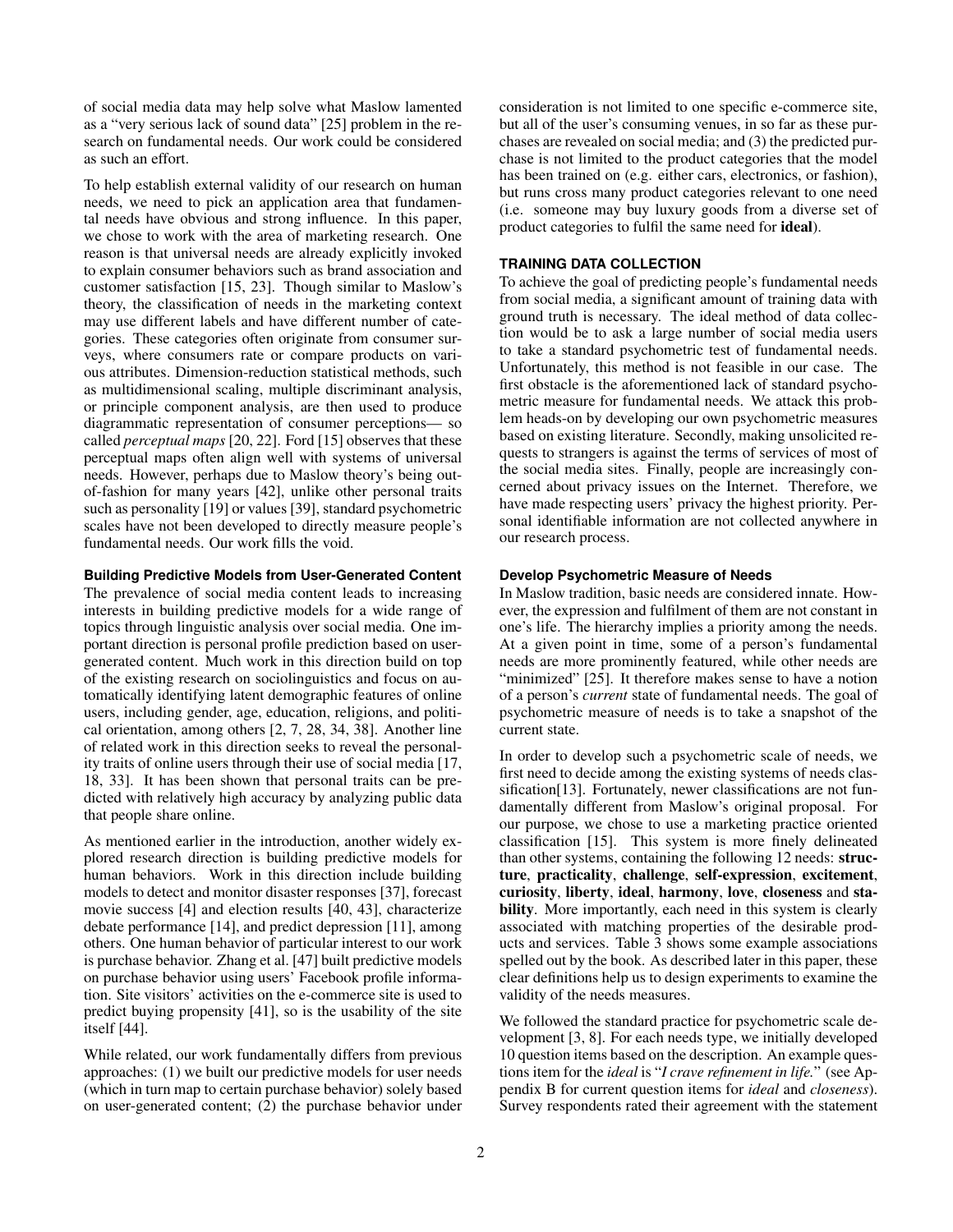<span id="page-3-2"></span>Example 1: 1. I need to pay off all my credit card debt by next year. I'm cutting cost wherever I can to help pay off these debts. This will help get me more financially stable. 2. I want to take a vacation to Florida. This also requires saving and cutting costs. I haven't had a vacation in a long time. 3. I want to lose weight and get healthy. There are sports that I would like to get back into and can't with my current weight.

Example 2: 1. I want to go running again. I went through a lot of trauma a year ago, and it was reinforced by a couple of troubling incidents that have happened more recently. I find that I can't go out without being paranoid about who's around and anticipating that I'll get attacked and humiliated again. But I so miss the freedom of running. I miss moving my body, my limbs, and my quick responses to challenges that pop into my head when I'm running. I want to get back into it. 2. I need to learn to trust people. I think that everyone has an ulterior motive or is just using me for favors I'll do for them. These thoughts pop into my head when people are making sincere confessions of emotion, and I still don't trust them. I would have more friends if I trusted people more. It's good to be cautious and skeptical, but skepticism needs to be rational. 3. I want to start some kind of company that serves my community. Hair, clothing, whatever. I think it would be fun and would be an outlet for me to 1) meet people and 2) express my creativity and love for fashion.

Figure 1: Sample written responses

using a five-point Likert scale, with 0 being "*not at all*" and 4 being "*very much*". Respondents were also asked to think of things they "*recently sought after or are considering to get*" and describe their current needs, since needs may change as the person's circumstances change.

We used Mechanical Turk to expedite the scale development. Care was taken to ensure the quality of the responses: only US workers were allowed to participate in order to re-duce the noise of cultural factors<sup>[2](#page-3-0)</sup>; participants were required to have more than 99% work acceptance rate; one person could respond only once; only completed surveys were accepted; each response was individually screened before ap-proval; substandard survey responses were removed<sup>[3](#page-3-1)</sup>; and the respondents were paid substantially higher wages than the Mechanical Turk average.

The initial item pool was tested by 360 respondents. We plotted and examined the response distribution of each need and eliminated question items that produce highly skewed distribution exhibiting ceiling or flooring effect. In the end, only those question items producing a broad distribution were retained. The second round of tests used another 360 respondents. The responses were then analysed for structural consistency. Items were screened to ensure the inter-item correlation for a needs category falls in the range of [0.15, 0.5]: too high a correlation indicates redundant questions, while too low a correlation suggests inconsistency. For needs categories that already had less than four questions, wordings of the question statement were adjusted to move the distribution of the responses to the desired direction. After the third round of tests, we obtained approximately normal distributions of the averaged scores for most of the needs types (except for *curiosity*, which was still strongly skewed to the positive side). The subsequent large scale data collection used this version of the survey, which consisted of 55 questions in total, with 4 or 5 question per need type. As a method to catch inattentive respondents, one question was repeated once in a distance location of the survey. A total of 2587 approved survey responses to this version of the survey were received in the end.

#### **Collect User-Generated Content**

Since we decided not to collect personally identifiable information, we did not crawl respondents' social media writings directly. Instead, we asked our anonymous survey respondents to write about their needs. The instruction reads: "*Please describe three things that you want to get or need to do the most, and explain why you want or need them. Please be as honest as possible*". Minimal 60 words were required for the answer. On average, each respondent wrote 103 words (see Figure [1](#page-3-2) for sample responses). The responses were collected as the training data for building our needs models.

#### **NEEDS MODELS**

After collecting a large number of survey responses, we proceed to train machine learning models to predict an author's needs score given his writings.

#### **Features**

While metadata (e.g. timestamps, geo-locations and user profiles) associated with social media can be useful, to build discriminative needs models that work for any user-generated text content, we only consider features that occur within the main body of user-generated textual content (e.g. Tweets). Moreover, since our models are trained on survey responses that are very different from social media text, we seek to build models that are highly context-independent and robust across multiple content domains. Simple word lists such as LIWC [\[31\]](#page-9-23) have shown to be revealing and versatile features for building models that associate the way people write with their deep personal traits [\[30,](#page-9-24) [46\]](#page-10-10). While the word lists in LIWC were produced through brainstorming by experts, our goal was to automatically generate lists of words that are indicative of the presence or absence of fundamental needs. The following set of linguistic features were considered:

<span id="page-3-0"></span> $2$ We plan to develop versions of the survey in other countries.

<span id="page-3-1"></span><sup>&</sup>lt;sup>3</sup>Such as giving different answers to a pair of identical question appearing in different parts of the survey; responses taking too little time to complete; and responses with the same choices consecutively for more than 10 questions

<span id="page-3-3"></span><sup>&</sup>lt;sup>4</sup> \*\*\*" indicates that the correlation is statistically significant,  $p <$ .001; "N/A" indicates that the algorithm fails to obtain any non-zero coefficient for any of the features.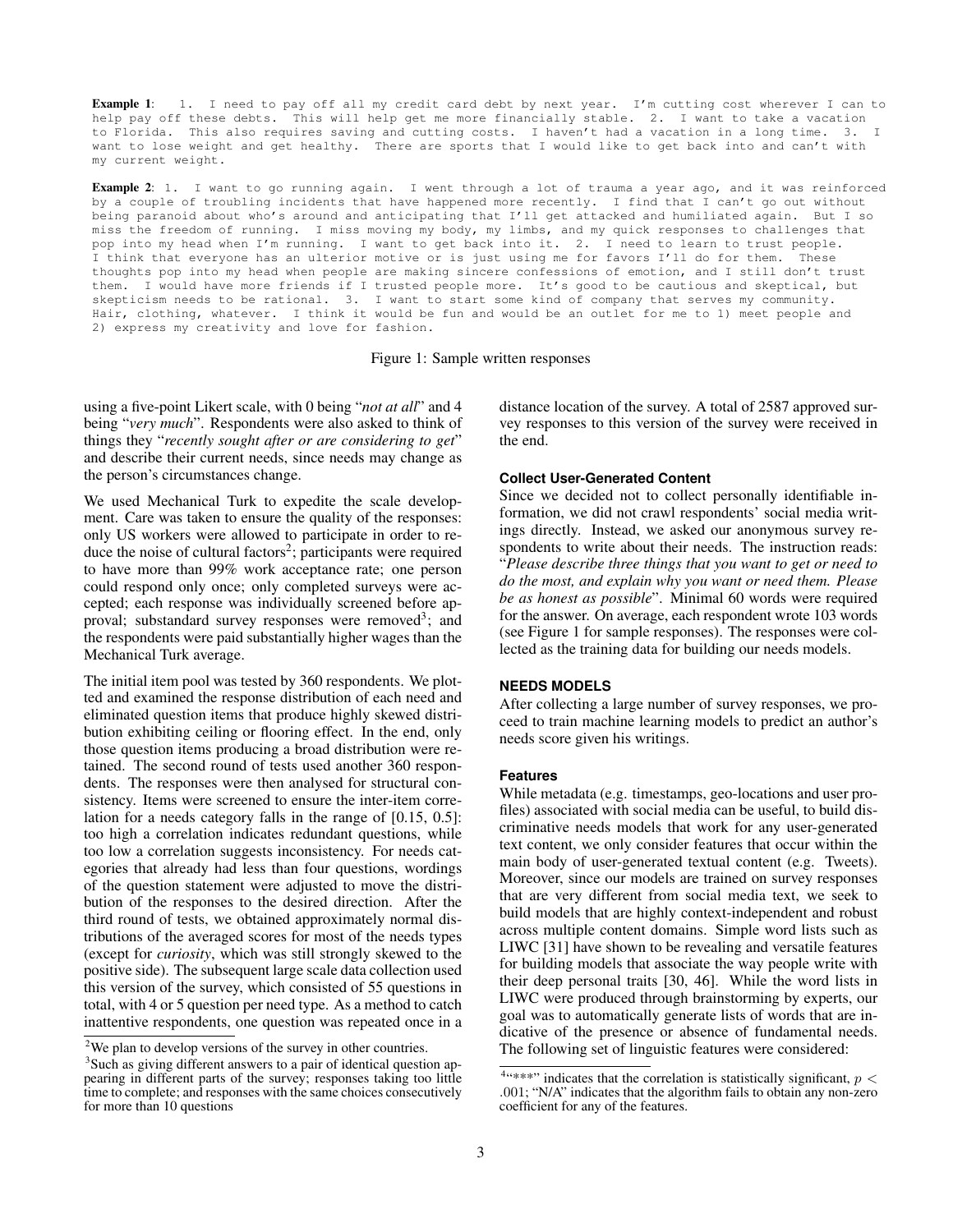<span id="page-4-0"></span>

|                 |                     | <b>Correlation</b>   | <b>Mean Absolute Error</b> |                      |  |
|-----------------|---------------------|----------------------|----------------------------|----------------------|--|
|                 | TEXTBASIC/          | TEXTFILTERED /       | TEXTBASIC/                 | TEXTFILTERED /       |  |
| Need            | <b>TEXTEXPANDED</b> | TEXTEXPANDEDFILTERED | <b>TEXTEXPANDED</b>        | TEXTEXPANDEDFILTERED |  |
| structure       | $.09***$            | N/A                  | .53                        | .53                  |  |
| practicality    | $.24***$            | N/A                  | .49                        | .50                  |  |
| challenge       | .39***              | $.18***$             | .63                        | .65                  |  |
| self-expression | N/A                 | $.15***$             | .61                        | .61                  |  |
| excitement      | .48***              | .44***               | .71                        | .73                  |  |
| curiosity       | N/A                 | N/A                  | .57                        | .57                  |  |
| liberty         | $.11***$            | $.24***$             | .55                        | .54                  |  |
| ideal           | $.24***$            | $27***$              | .68                        | .68                  |  |
| harmony         | $20***$             | N/A                  | .51                        | .51                  |  |
| love            | $.25***$            | $.20***$             | .68                        | .69                  |  |
| closeness       | $.32***$            | $.17***$             | .61                        | .63                  |  |
| stability       | N/A                 | N/A                  | .53                        | .53                  |  |

Table 1: Results of 10-fold cross validation  $4$ 

<span id="page-4-1"></span>

| closeness |          | challenge |          | excitement |          | love      |          | ideal    |          |
|-----------|----------|-----------|----------|------------|----------|-----------|----------|----------|----------|
| family    | 1.196    | final     | 0.353    | college    | 0.859    | love      | 0.560    | love     | 0.349    |
| love      | 0.557    | career    | 0.199    | world      | 0.599    | friend    | 0.680    | precious | 0.087    |
| your      | $-0.111$ | marathon  | 0.176    | gym        | 0.195    | breakdown | $-0.379$ | pick     | $-0.014$ |
| critical  | $-0.928$ | design    | -0.976   | litterbox  | $-0.001$ | item      | $-0.408$ | bottle   | $-0.163$ |
| handmade  | $-1.577$ | attack    | $-0.218$ | doctor     | $-0.018$ | state     | $-0.586$ | attack   | $-0.676$ |

Table 2: A sample set of features from TEXTBASIC for different needs.

- I. TEXTBASIC: Unique unigrams from the training data. We used normalized term frequency for unique unigrams [\[5\]](#page-9-25). We removed all unigrams that contain non-word characters or digits. Stopwords were retained as they can be informative (e.g. *we* correlates with closeness). No stemming was performed as stemming can be lossy (e.g. *family* correlates with closeness while *families* does not.)
- II. TEXTEXPANDED: Hoping to increase the coverage of the models, we expanded features in TEXTBASIC with the synonyms from the unique grams based on WordNet [\[27\]](#page-9-26). When multiple synsets existed for the same unigram, we chose all synonyms from the top ranked synset. We did not add synonyms that already present in TEXTBASIC.
- III. TEXTFILTERED: As a potential way to reduce noise, we filtered features in TEXTBASIC by keeping only those that occurred in sentences containing a short list of verbs indicating needs (i.e. *need*, *want*, and *wish*). We used Stanford Dependency Parser [\[12\]](#page-9-27) to identify such verbs.
- IV. TEXTEXPANDEDFILTERED: Similar to TEXTFILTERED, we filtered features in TEXTEXPANDED by keeping only those that occurred in sentences containing the verbs indicating needs.

To predict measured needs scores using the above features, we chose the generalized linear regression model with  $L_1$ regularization, which does both coefficients shrinkage and selection [\[16\]](#page-9-28). We had also tried Support Vector Machine(SVM) [\[9\]](#page-9-29) for model training. However, SVM models

produced worse R-squared measures than lasso models and thus are omitted in the rest of paper. Each of the feature sets above generates one model. For simplicity, we refer to each model by the name of its corresponding feature, unless noted otherwise. The generated models all contain a small number of words with non-zero coefficients.

#### **Model Fit**

We performed 10-fold cross validation during model training. Table [1](#page-4-0) reports the correlations between the predicted and measured needs scores and Mean Absolute Error (MAE) for all four models. Note that the statistics for TEXTEXPANDED and TEXTEXPANDEDFILTERED are the same as those for their corresponding non-expanded models, TEXTBASIC and TEXTFILTERED, respectively. The reason is that expanded words in these two models do not appear in the original training data and thus have no impact on MAEs. As can be seen, we have successfully built language feature based models that significantly correlate with 10 out of the 12 measured needs. Our best performing models are for excitement. On the other end, two measured needs completely escaped our effort to capture them with models. For curiosity, it might due to our failure to obtain a properly shaped item response distribution. Better feature might be necessary for stability. All of the MAEs are not very small, indicating that there is still room for improvement for future needs modelling effort.

Table [2](#page-4-1) lists a selected sample of words learned and their weights for TEXTBASIC. As can be seen, most of the features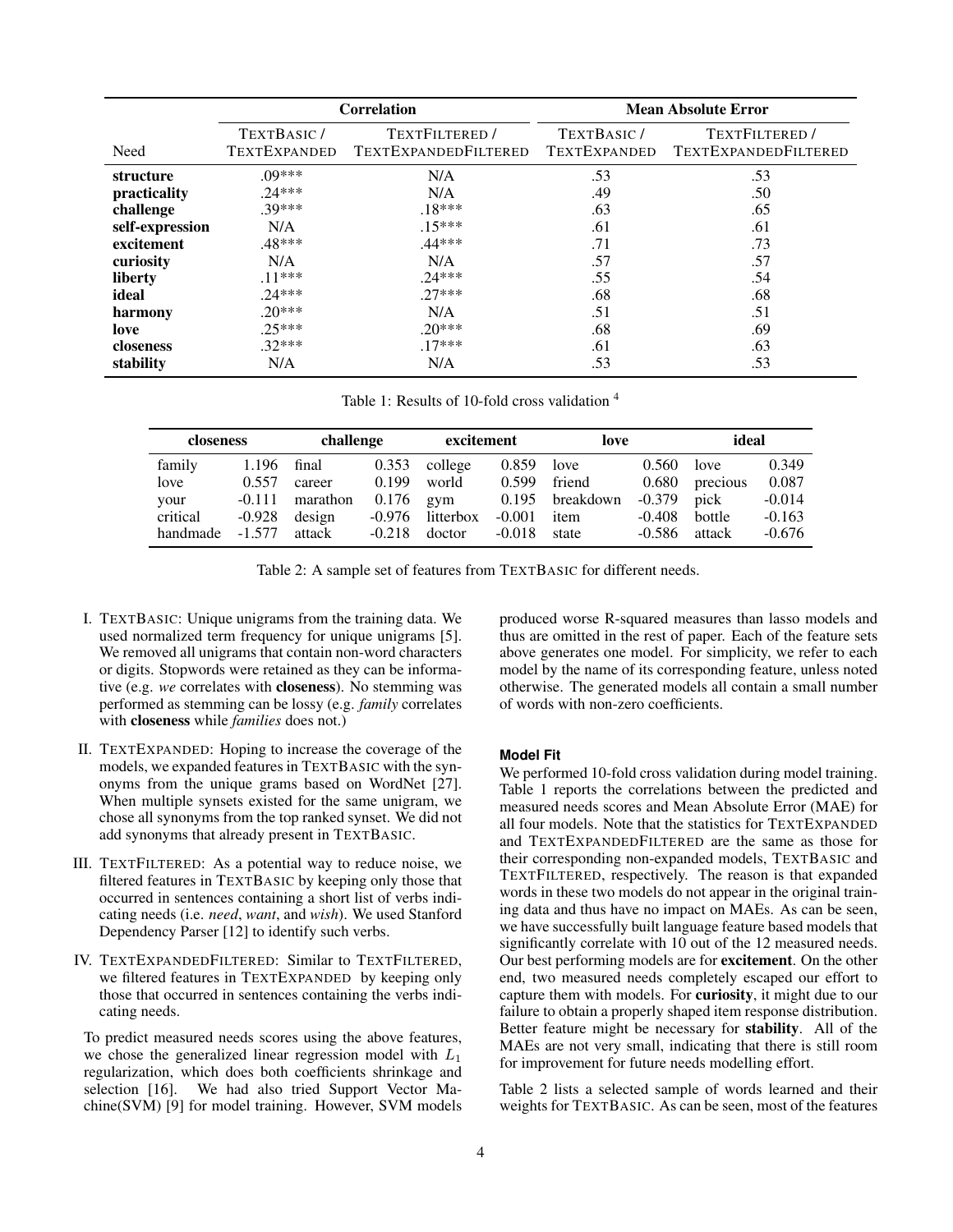do make intuitive sense, while a few of them are counterintuitive. For instance, it is easy for one to understand why "*family*" and "*love*" are positively associated closeness, while "*your*" and "*critical*" carry negative weights. However, it is harder to explain why "*handmade*" also carries a negative weight. Similarly, it is natural for one to associate '*college*", "*world*", and "*gym*" positively with excitement, and "*litterbox*" and "*doctor*" the opposite way. In addition, the same feature may occur in more than one need. For instance, "*love*" carries positive weights for closeness, love, and ideal, while "*attack*" carries negative weights for both challenge and ideal. This observation indicates that the needs are not completely independent, consistent with what has been suggested by the literature [\[26\]](#page-9-6).

#### **EXPERIMENTS**

To evaluate the validity of our needs psychometric scales and the effectiveness of our needs models, we designed a set of experiments to simulate direct marketing scenarios. The goal is twofold: (1) to verify whether the purchase behavior of Twitter users are indeed consistent with what universal needs would prescribe and what our needs models would predict; (2) to evaluate the usefulness of our approach of building needs models via survey to predict purchase behavior by comparing with a prediction model directly trained with social media data.

#### **Dataset**

In order to validate whether our model can indeed predict users' needs based on their social media content, we first need to collect the ground truth. In another words, for each twitter user whose tweets we are analyzing, we need to know his/her actual needs. The ideal approach is to contact Twitter users and ask them to fill out our survey, from which we can establish the ground truth about their needs. Unfortunately, as discussed earlier this approach is not feasible in our case.

Instead, we took the alternative approach to establish user needs as ground truth, by searching certain information explicitly revealed by their tweets. Specifically, we searched and identified those tweets containing mentions of specific product purchases that match certain needs as prescribed by the marketing literature [\[15\]](#page-9-2). To do so, for each need of interest, we first collected top sellers from the appropriate product categories on Amazon.com<sup>[6](#page-5-0)</sup>. We then used carefully handcrafted patterns (e.g. "I got  $\langle ProductName \rangle$ ") to identify purchases of these products. Since multiple product categories are mentioned for each of the 12 needs types, with each product category associated with many products, it is impractical to test of all the needs in one experiment.

For the purpose of this paper, we chose to test only two of the needs, closeness and ideal. These two needs were chosen for

their importance to the most common sales strategies: the for-mer need for cross selling<sup>[7](#page-5-1)</sup> and the latter for upselling<sup>[8](#page-5-2)</sup> [\[15\]](#page-9-2). We believe that our choice best serves the main goal of the study — to experimentally validate the value of needs prediction in a practical setting, even though our models for these two needs do not perform the best. Conducting similar experiments for the remaining needs is currently undergoing but is outside of the scope of this paper.

The types of product purchases identified from tweets are listed in Table [3.](#page-6-0) This process was done using information extraction with highly precise textual patterns (e.g. "I just bought  $\langle ProductName \rangle$ ") over the tweets (excluding re-tweets) generated in December 2012. Based on the Twitter ids associated with the extracted tweets, we identified two group of Twitter users: one group with closeness, the other with ideal. We then randomly selected 100 users from each group and collected all the tweets of these users since 6 months before and during December 2012. In addition, we randomly crawled tweets of another 900 Twitter users not identified with either needs based on information extraction. This process resulted in two collections of tweets, each with 1000 unique Twitter users: one for evaluating **closeness**, referred to as  $TWEers<sub>classes</sub>$ , and the other for evaluating ideal, referred as  ${\rm TWEers}_{ideal}$ . The average number of tweets collected per user is 2685 for TWEETS<sub>closeness</sub> and 2441 for TWEETS<sub>ideal</sub>. Both datasets were used as our test-ing data, consisting of over six million tweets in total.<sup>[9](#page-5-3)</sup>

#### **Measures**

In predicting purchase behavior, socio-economic variables, demographics information, attitudes, and buying intentions have all been found to be less satisfactory than the measured subjective purchase probability [\[10\]](#page-9-30). As discussed before, it is unrealistic to ask a large number of social media users to fill out purchase probability surveys. Therefore, we adopted *Lift Index* [\[24\]](#page-9-31), a common measure for evaluating predictive models in direction marketing, to assess and compare our models.

To use the *Lift Index*, a predictive model must generate a ranked list for all the test samples according to its prediction. Given such a ranked list of test samples S, the lift index for the model is calculated as

$$
Lift = (1 \times S_1 + 0.9 \times S_2 + ... + 0.1 \times S_{10}) / \sum_{10}^{i=1} S_i
$$
 (1)

with  $S_i$  denoting the number of actual buyers in the top *i*th decile of the ranked list. The *Lift Index* measures the power of the model to move high potential buyers to the top ranked positions. An optimal predictive model would produce the lift index value of 100%, while a completely random model would result in a lift index of 50% [\[24\]](#page-9-31).

<span id="page-5-4"></span><sup>&</sup>lt;sup>5</sup>Certain content (indicated by " $[***]$ ") has been omitted to fit the tweets in the table.

<span id="page-5-0"></span><sup>6</sup>Based on **<http://www.amazon.com/Best-Sellers/zgbs>** in June 2013

<span id="page-5-1"></span> $7$ Convince a customer to buy additional product that is very different from the existing purchase.

<span id="page-5-2"></span><sup>&</sup>lt;sup>8</sup>Convince a customer to buy more expensive product.

<span id="page-5-3"></span><sup>&</sup>lt;sup>9</sup>We plan to release the datasets for research purpose.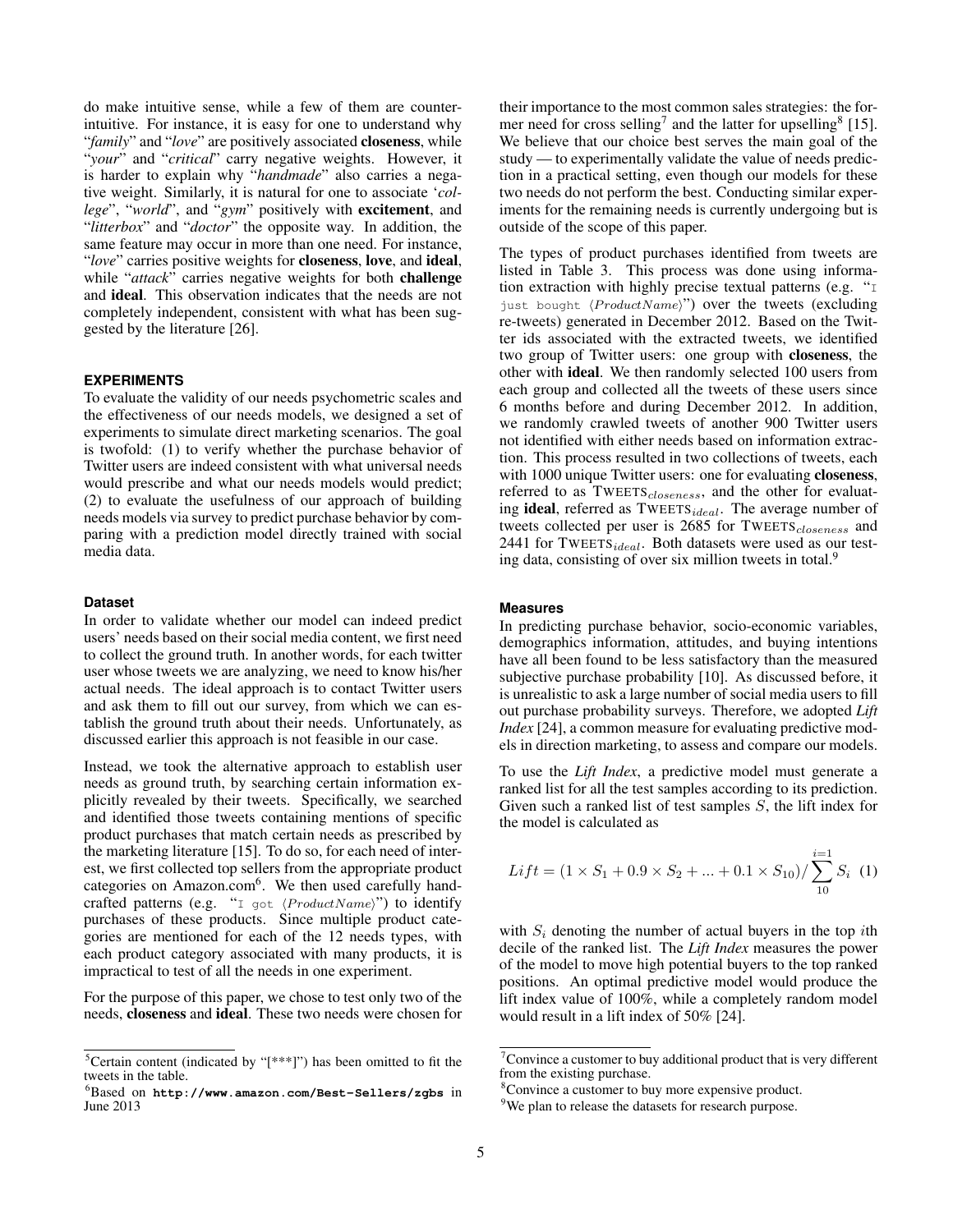<span id="page-6-0"></span>

| <b>Need</b> | <b>Type of Product Purchases Example Tweets</b>                        |                                                                                                                                                                                                      |
|-------------|------------------------------------------------------------------------|------------------------------------------------------------------------------------------------------------------------------------------------------------------------------------------------------|
| closeness   | Period TV Series<br><b>Home Decoration</b><br>Home and Garden Magazine | I'm watching That '70s Show (16 others checked-in) [***]<br>I just bought skittle candles<br>I LOVE Atomic Ranch magazine! http://t.co/rP04SQjE!                                                     |
| ideal       | Organic Skin Care Products<br>Organic Food<br>Pet Clothing             | I just bought: 'Burt's Bees Baby Bee Getting Started Kit' [***]<br>I bought organic milk today. Just thought you would be proud [***]<br>Just bought my dog a coat for her christmas present #socute |

Table 3: Sample types of product purchases and example tweets<sup>[5](#page-5-4)</sup>

<span id="page-6-1"></span>

|                             | ideal    | closeness |
|-----------------------------|----------|-----------|
| <b>TEXTBASIC</b>            | 58.9%    | 58.9%     |
| <b>TEXTEXPANDED</b>         | 59.4%    | 58.9%     |
| <b>TEXTFILTERED</b>         | 70.5%    | $62.5\%$  |
| <b>TEXTEXPANDEDFILTERED</b> | $74.5\%$ | $62.2\%$  |
| <b>TEXTTWITTER</b>          | N/A      | 60.0%     |

Table 4: Lift index of all models

Specifically, we use our needs models to score social media users according to their likelihood to have a specific need under consideration. Since each need strongly correlates with specific product purchases(e.g. Table [3\)](#page-6-0), we can rank the users according to their need score from most likely to least likely buyers. The lift reflects the redistribution of social media users after the ranking, with superior model showing a high concentration of actual buyers in the upper quantiles of the ranked list. Hence, the lift evaluates a model's capability to identify potential buyers' needs that are strongly associated with certain types of product purchases and measures the improvement over selecting customers for marketing at random.

Note that in our datasets the actual buyers were determined based on information extraction over tweets. While the information extraction algorithm is highly precise, it is possible that some of the actual buyers were mislabeled as non-buyers due to (1) the limitation of our information extraction process; and/or (2) actual product purchases were not mentioned in the tweets. As a result, our models may be wrongly penalized for correctly identifying those mislabeled users as actual buyers. Therefore, it is worth noting that the lift index only reflects the lower bound of our models' capability.

#### **Effectiveness of Needs Models**

We first evaluate the effectiveness of our needs models by examining whether the purchase behavior of Twitter users is indeed consistent with what universal needs would prescribe and what our needs models would predict. We applied all four needs models discussed earlier over our testing data TWEETS<sub>closeness</sub> and TWEETS<sub>ideal</sub>. Table [4](#page-6-1) reports the lift index for all models (TEXTTWITTER is described later when we discuss the usefulness of needs modeling). As can be seen, the lift index scores of all four models are higher than 50% for both ideal and closeness. This result suggests that our needs models can indeed effectively identify universal needs and that such needs are indeed consistent with the purchase behavior of Twitter users.

In addition, we can see that models using filtered features, TEXTFILTERED and TEXTEXPANDEDFILTERED, are clear winners — both perform more effectively than the models without filtering. This performance advantages of models with filtered features indicate that the simple verb-based filtering method does have helped removing some of the noisy features. We can also observe that models with features expanded using WordNet expansion generally perform slightly better than the ones without, with the exception of one case: the lift index of TEXTFILTERED for closeness is slightly higher than that of TEXTEXPANDEDFILTERED. This minuscule discrepancy suggests that WordNet expansion may have introduced a small amount of noise into the model. Nonetheless the best overall model is arguably TEXTEXPANDEDFIL-TERED, the model with both feature filtering and expansion.

Besides evaluating the overall effectiveness of the models, we are also interested in comparing the effectiveness of the models in terms of helping "skim the cream" by selecting a relatively small number of the Twitter users for a relatively large portion of the actual buyers. This comparison can be done visually by examining the lift charts. Figures [2a](#page-7-0) and [2b](#page-7-0) show the cumulative lift curves for all models for ideal and closeness respectively. As one can see, all four models almost always consistently outperform the random, with the entire or most of the curves above the diagonal line. While TEX-TEXPANDEDFILTERED remains superior than other models for ideal, regardless of the cut-off point, it is no longer the clear winner for closeness. In fact, for lower cut-off points (e.g. 10%), the baseline models without feature filtering actually provide higher lift. This finding indicates that the simple feature filtering we performed, although is helpful in improving the overall performance of the models, may have removed some useful features for certain needs.

#### **Usefulness of Needs Modeling**

Results above suggest that our needs modeling approach can be effective in predicting purchasing behavior. It is of interest to see how it compares with other solutions, especially models trained directly for the task using the dataset of interest.

We crawled the tweets of 1000 random Twitter users as negative samples, and for the positive samples, we collected the tweets of 100 additional Twitter users who purchased products that associate with closeness but not in TWEETS<sub>closeness</sub>. We then used this dataset as the training data to build a predictive model using unigram features similar to TEXTBASIC, but based on tweets instead of survey responses. For the ease of comparison, we used the same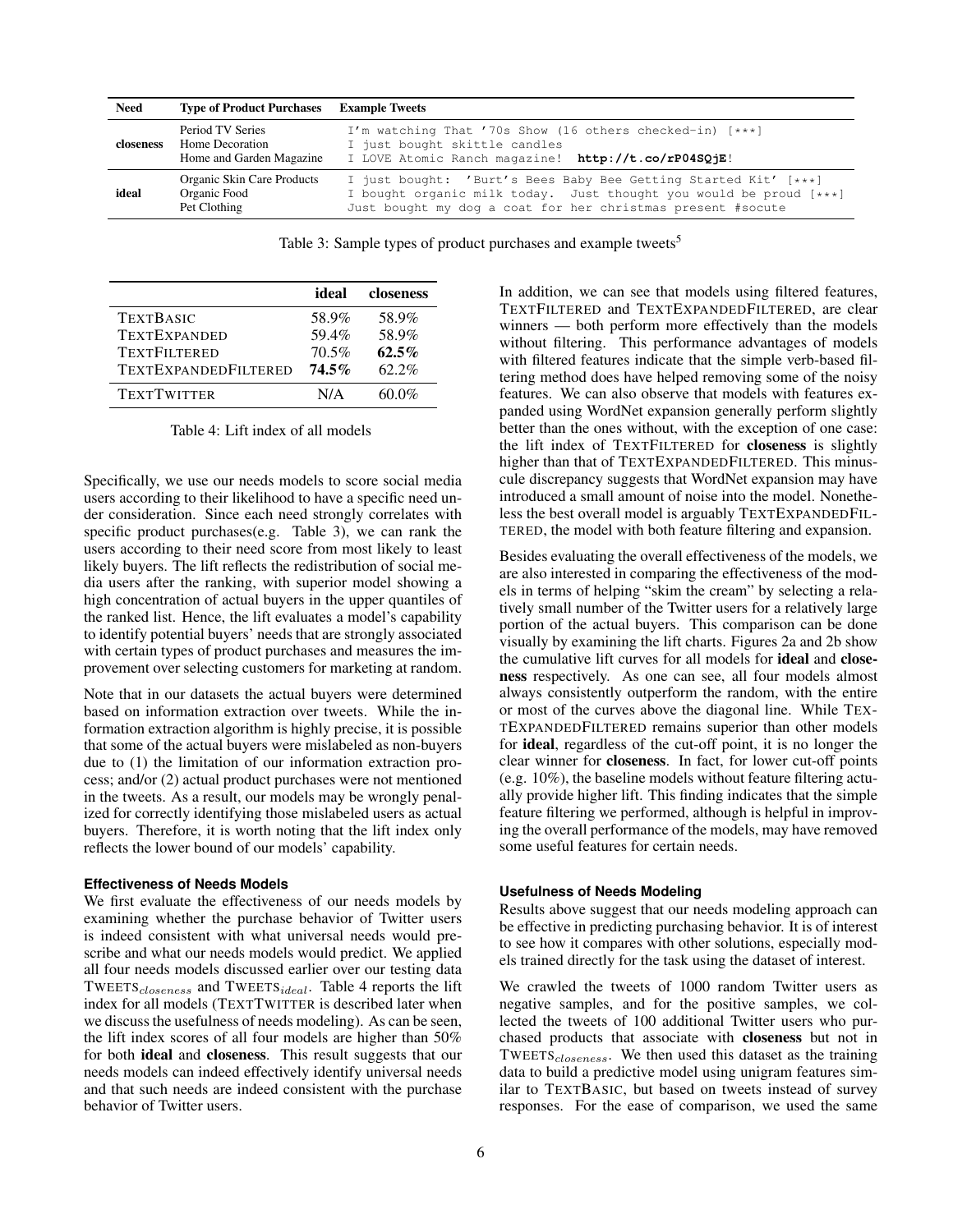<span id="page-7-0"></span>

(b) For ideal

Figure 2: Cumulative lift curves (Dashed diagonal line indicates a random model)

generalized linear regression model with  $L_1$  regularization described earlier. The resulting model is referred to as TEXT-TWITTER.

We applied TEXTTWITTER to TWEETS<sub>closeness</sub> and obtained a lift index of 60.0%. As can be seen from Table [4,](#page-6-1) the lift index of TEXTTWITTER, while evidently lower than that of our best models, is slightly higher than that of both TEXTBASIC and TEXTEXPANDED. This result confirms that our needs modeling approach is useful. However, the slight edge of TEXTTWITTER over TEXTBASIC and TEX-TEXPANDED suggests that additional features may have been learned from the raw social media data that are not available in the survey data. While enhancing our needs models using features learned directly from social media is a promising direction to explore, it is out of the scope of the current paper.

#### **DISCUSSIONS**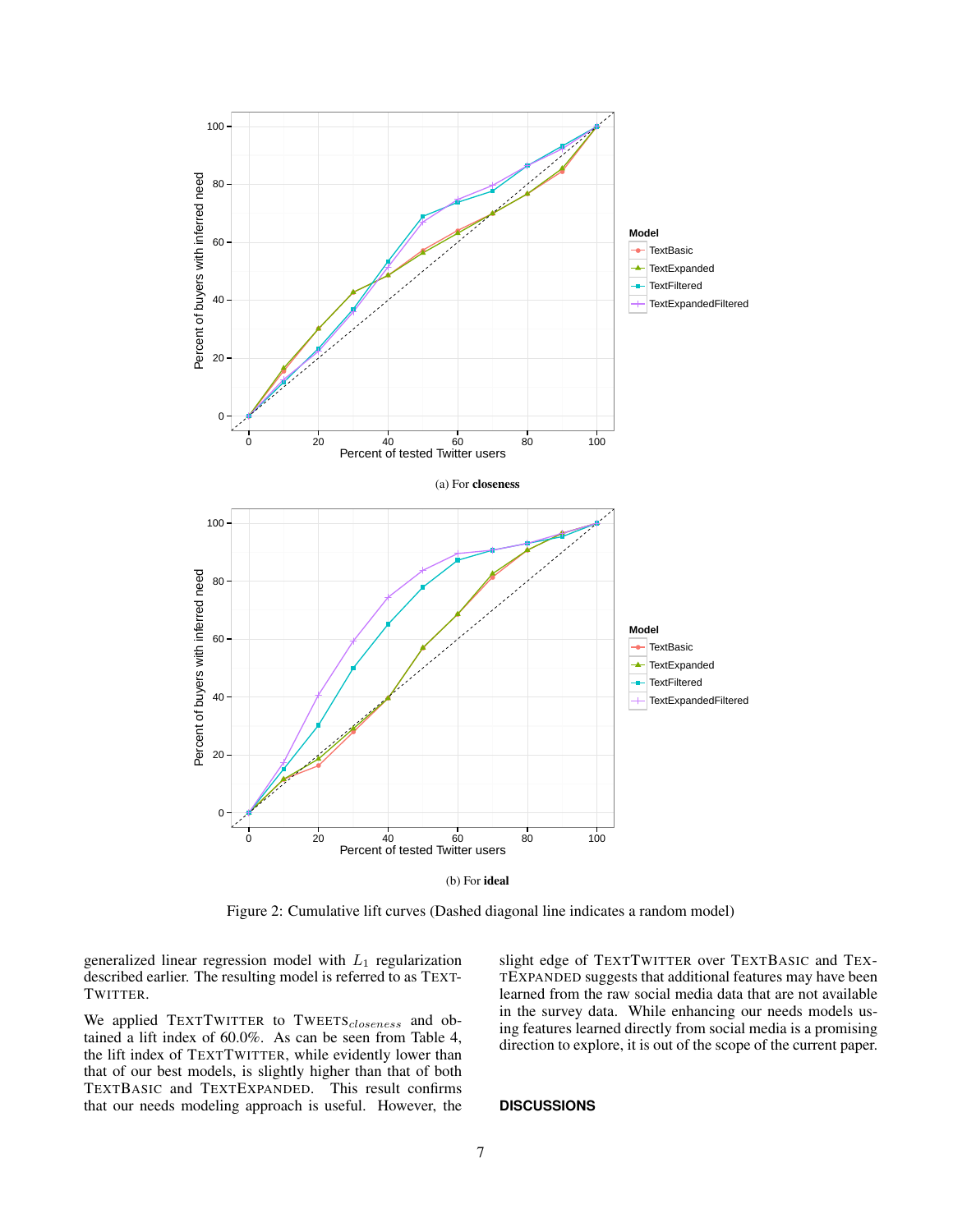This work contributes to HCI by making connections with a number of related fields.

#### **Measuring Needs**

As far as we are aware of, we are the first to develop a survey instrument for fundamental needs. As such, the instrument still requires more work to prove its reliability and validity. The experiments reported here certainly demonstrate certain external validity for two of the needs categories. On the other hand, the transient nature of needs makes test-retest reliability less practical to do since we are taking a snapshot of needs. The temporal change of needs would be an interesting research topic. We also see that the items for some needs are better than others. For example, we have a hard time developing good items for the need of curiosity. We plan to continue the work to refine the psychometric properties of the needs scale, and make the instrument available for others to test.

As a basic psychometric instrument, we expect the needs scale to be useful in many fields of research and application. For example, based on the strong connection between needs and human emotion [\[25\]](#page-9-5), the survey could be used as a research tool in affective computing [\[32\]](#page-9-32). It would be an attractive proposition to built an intelligent user interface sensitive to people's fundamental needs. On the other hand, we showed that our methodology of crowd-sourced psychometric approach can be very effective. This methodology can be adopted to test other personal traits of interest (e.g. *friendliness*).

#### **Modelling Needs**

Our experimental results have confirmed that our needs models can effectively predict purchase behaviors. As discussed earlier, the models we built are simple word lists similar to LIWC. Such models, although simple, are surprisingly powerful. The simplicity of the models not only permits them to be easily applied to different types of user-generated content, but also make them extremely flexible to use — the models can be applied by themselves, or used as part of more sophisticated learning models (e.g. one that takes social media profile and structure into consideration). The latter is an interesting research direction to explore in the future. We discovered a few potential weakness of the current models in feature filtering and expansion. We plan to continue work towards improving our model by exploring ways to enhance the feature filtering and expansion.

From an application point of view, one may argue that instead of inferring universal needs for social media users, it may be more effective to directly infer their intention to buy a product. Indeed, identifying purchase intent from social media is an emerging topic by itself [\[1,](#page-8-0) [29,](#page-9-33) [21\]](#page-9-34). However, identifying sales lead in the form of "*intention to buy*  $\langle ProductName \rangle$ " is also widely regarded as a "needles in a haystack" problem [\[1\]](#page-8-0). In another word, only a tiny fraction of social media users can be associated with any specific purchase intent. We have experienced this scarcity while collecting the data set for our experiments. In contrast, universal needs are considered as fundamental intrinsic properties associated with each individual. Like most such psychological properties, the distribution among the general population is close to be Gaussian. Using universal needs as the surrogates for purchasing behaviors suffers less from the sparse signal problem, as confirmed by our experimental results.

We also would like to further evaluate the value of the needs model in real direct marketing scenarios. In addition, we are interested in applying the needs models to predict other human behaviors. For example, we may use the models to evaluate employees' well-being for employee retention program, help matching mentors and mentees, and improve online dating services by better matching candidates. Another interesting future direction to pursue is to investigate how people's needs change over time and how such changes correlate with specific life events (e.g. graduation, marriage, divorce and so on).

#### **Limitation and Future Work**

In our current experiments, for each need we evaluated our models over multiple products at the same time. Intuitively, some products may be better predicted than others by the same need. In addition, one product may be better predicted by multiple needs. If we want to develop the needs prediction task into a new standard natural language processing task on par with sentiment analysis, we need to define the task more rigorously and to develop standard data sets and corresponding ground truth. In this regard, this task is significantly different from sentiment analysis, in that a person without training in psychology can label sentiment if he/she can read, but the same person may have a hard time labelling needs by reading alone. In this paper we showed one possible approach to gather ground truth through crowd-sourcing, developing other methods would also be welcomed.

We observe that a group of less successful modelled needs are closely related: stability, practicalityand structure. Future research should study the reason. Better modeling approach using semantic analysis might help. However, an alternative hypothesis is that this is a culture artefact: people in Western culture may be discouraged from expressing needs placed low in Maslow's hierarchy. Similarly, we found that curiosityis very hard to measure using self reporting survey. Is this also a Western culture peculiarity? We doubt it, but measuring and modelling needs in another culture would definitely make a fascinating cross-culture research topic.

#### **CONCLUSION**

We have developed psychometric measures of universal needs via a crowd-sourced study. We have also explored the linguistic relationships between people's fundamental needs and their social media data. Through a detailed analysis of the models, we show that the our models, although simple, are able to predict people's fundamental needs that are strongly correlate with actual product purchases. More broadly, our work is an example of using crowd-sourced studies to develop psychometric measures and predictive models for human behaviors.

#### <span id="page-8-0"></span>**REFERENCES**

1. Alexe, B., Hernandez, M. A., Hildrum, K. W., Krishnamurthy, R., Koutrika, G., Nagarajan, M.,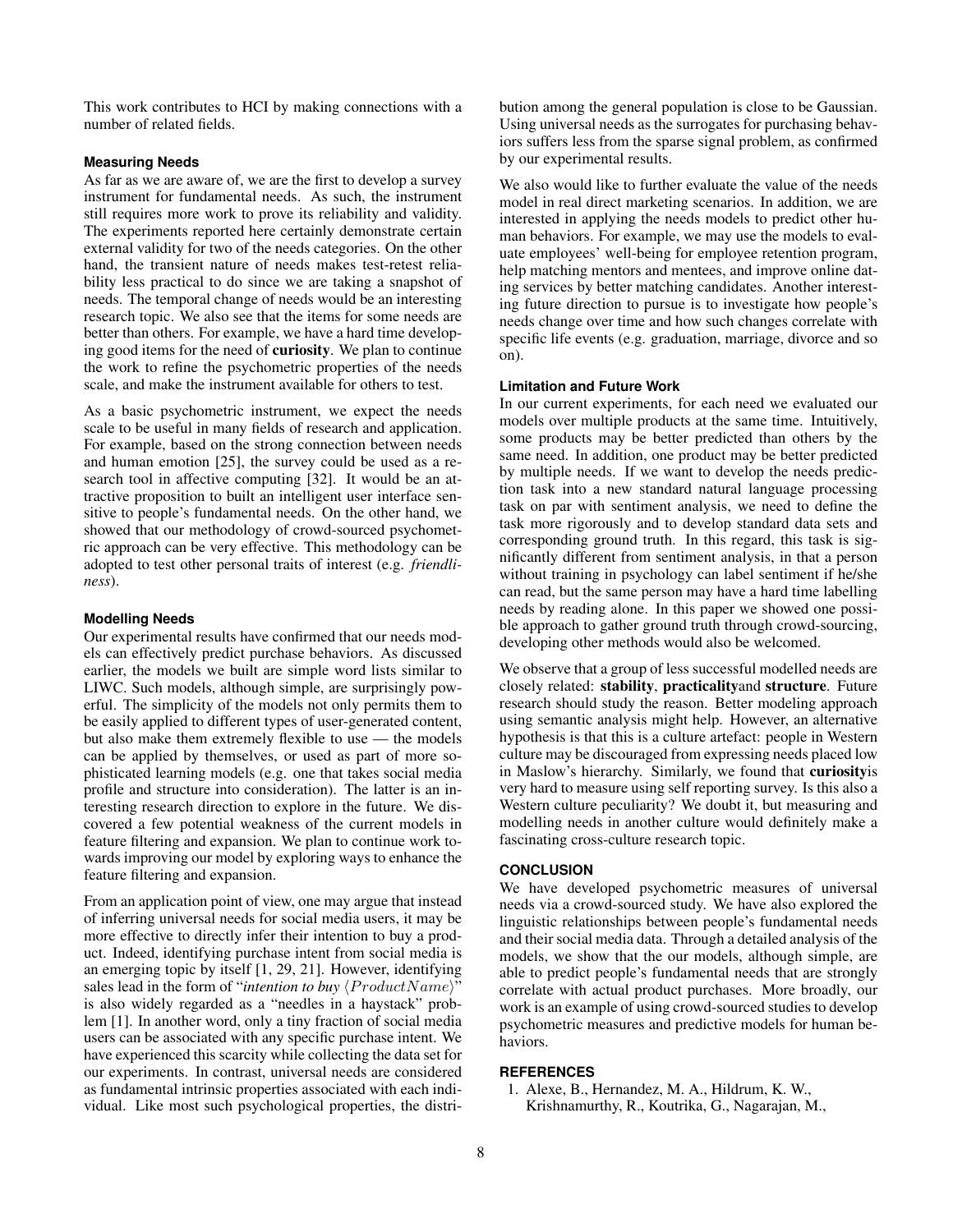Roitman, H., Shmueli-Scheuer, M., Stanoi, I. R., Venkatramani, C., et al. Surfacing time-critical insights from social media. In *SIGMOD* (2012), 657–660.

- <span id="page-9-12"></span>2. Argamon, S., Koppel, M., Pennebaker, J. W., and Schler, J. Mining the blogosphere: Age, gender, and the varieties of self-expression. *First Monday 12*, 9 (2007).
- <span id="page-9-21"></span>3. Association, A. P. *Standards for Educational and Psychological Testing*. American Educational Research Association, 1999.
- <span id="page-9-0"></span>4. Asur, S., and Huberman, B. A. Predicting the future with social media. In *Proceedings of Web Intelligence and Intelligent Agent Technology (WI-IAT)* (2010), 492–499.
- <span id="page-9-25"></span>5. Baeza-Yates, R., Ribeiro-Neto, B., et al. *Modern information retrieval*, vol. 463. ACM press New York, 1999.
- <span id="page-9-4"></span>6. Bob, S. *Successful direct marketing methods*. NTC Business Books, 1989.
- <span id="page-9-13"></span>7. Burger, J. D., Henderson, J., Kim, G., and Zarrella, G. Discriminating gender on Twitter. In *EMNLP* (2011), 1301–1309.
- <span id="page-9-22"></span>8. Clark, L. A., and Watson, D. Constructing validity: Basic issues in objective scale development. *Psychological assessment 7*, 3 (1995), 309–319.
- <span id="page-9-29"></span>9. Cortes, C., and Vapnik, V. Support-vector networks. *Machine Learning 20*, 3 (1995), 273–297.
- <span id="page-9-30"></span>10. Day, D., Gan, B., Gendall, P., and Esslemont, D. Predicting purchase behaviour. *Marketing Bulletin 2*, 5 (1991), 18–30.
- <span id="page-9-19"></span>11. De Choudhury, M.and Gamon, M., Counts, S., and Horvitz, E. Predicting depression via social media. In *ICWSM* (2013).
- <span id="page-9-27"></span>12. de Marneffe, M.-C., MacCartney, B., and Manning, C. D. Generating typed dependency parses from phrase structure parses. In *LREC* (2006).
- <span id="page-9-20"></span>13. Deci, E. L., and Ryan, R. M. The" what" and" why" of goal pursuits: Human needs and the self-determination of behavior. *Psychological inquiry 11*, 4 (2000), 227–268.
- <span id="page-9-1"></span>14. Diakopoulos, N. A., and Shamma, D. A. Characterizing debate performance via aggregated Twitter sentiment. In *Proceedings of CHI* (2010), 1195–1198.
- <span id="page-9-2"></span>15. Ford, J. K. *Brands laid bare: Using market research for evidence-based brand management*. John Wiley & Sons, 2005.
- <span id="page-9-28"></span>16. Friedman, J., Hastie, T., and Tibshirani, R. Regularization paths for generalized linear models via coordinate descent. *Journal of statistical software 33*, 1 (2010), 1–22.
- <span id="page-9-16"></span>17. Golbeck, J., Robles, C., Edmondson, M., and Turner, K. Predicting personality from Twitter. In *IEEE SocialCom* (2011), 149–156.
- <span id="page-9-17"></span>18. Golbeck, J., Robles, C., and Turner, K. Predicting personality with social media. In *CHI* (2011), 253–262.
- <span id="page-9-11"></span>19. Goldberg, L. R. A broad-bandwidth, public domain, personality inventory measuring the lower-level facets of several five-factor models. *Personality psychology in Europe 7* (1999), 7–28.
- <span id="page-9-9"></span>20. Hauser, J. R., and Koppelman, F. S. Alternative perceptual mapping techniques: Relative accuracy and usefulness. *Journal of Marketing Research* (1979), 495–506.
- <span id="page-9-34"></span>21. IBM. InfoSphere BigInsights Social Data Accelerator, 2013.
- <span id="page-9-10"></span>22. Kohli, C. S., and Leuthesser, L. Product positioning: a comparison of perceptual mapping techniques. *Journal of Product & Brand Management 2*, 4 (1993), 10–19.
- <span id="page-9-3"></span>23. Kotler, P., and Armstrong, G. *Principles of Marketing*. Pretice Hall, 2013.
- <span id="page-9-31"></span>24. Ling, C. X., and Li, C. Data mining for direct marketing: Problems and solutions. In *KDD* (1998), 73–79.
- <span id="page-9-5"></span>25. Maslow, A. H. A theory of human motivation. *Psychological review 50*, 4 (1943), 370–396.
- <span id="page-9-6"></span>26. Maslow, A. H. *Personality and motivation*. Harlow, England: Longman, 1954.
- <span id="page-9-26"></span>27. Miller, G. A. Wordnet: A lexical database for english. *Communications of the ACM 38*, 11 (1995), 39–41.
- <span id="page-9-14"></span>28. Mukherjee, A., and Liu, B. Improving gender classification of blog authors. In *EMNLP* (2010), 207–217.
- <span id="page-9-33"></span>29. NetBase. Purchase Intent, 2013.
- <span id="page-9-24"></span>30. Nguyen, T., Phung, D. Q., Adams, B., and Venkatesh, S. Towards discovery of influence and personality traits through social link prediction. In *ICWSM* (2011).
- <span id="page-9-23"></span>31. Pennebaker, J. W., Francis, M. E., and Booth, R. J. Linguistic inquiry and word count: LIWC 2001. *Mahway: Lawrence Erlbaum Associates*.
- <span id="page-9-32"></span>32. Picard, R. W. Affective computing for HCI. In *HCI (1)* (1999), 829–833.
- <span id="page-9-18"></span>33. Quercia, D., Kosinski, M., Stillwell, D., and Crowcroft, J. Our Twitter profiles, our selves: Predicting personality with twitter. In *IEEE SocialCom* (2011), 180–185.
- <span id="page-9-15"></span>34. Rao, D., Yarowsky, D., Shreevats, A., and Gupta, M. Classifying latent user attributes in Twitter. In *SMUC* (2010), 37–44.
- <span id="page-9-7"></span>35. Ryan, R. M., and Deci, E. L. Self-determination theory and the facilitation of intrinsic motivation, social development, and well-being. *American psychologist 55*, 1 (2000), 68–78.
- <span id="page-9-8"></span>36. Ryff, C. D., and Keyes, C. L. M. The structure of psychological well-being revisited. *Journal of personality and social psychology 69*, 4 (1995), 719–727.